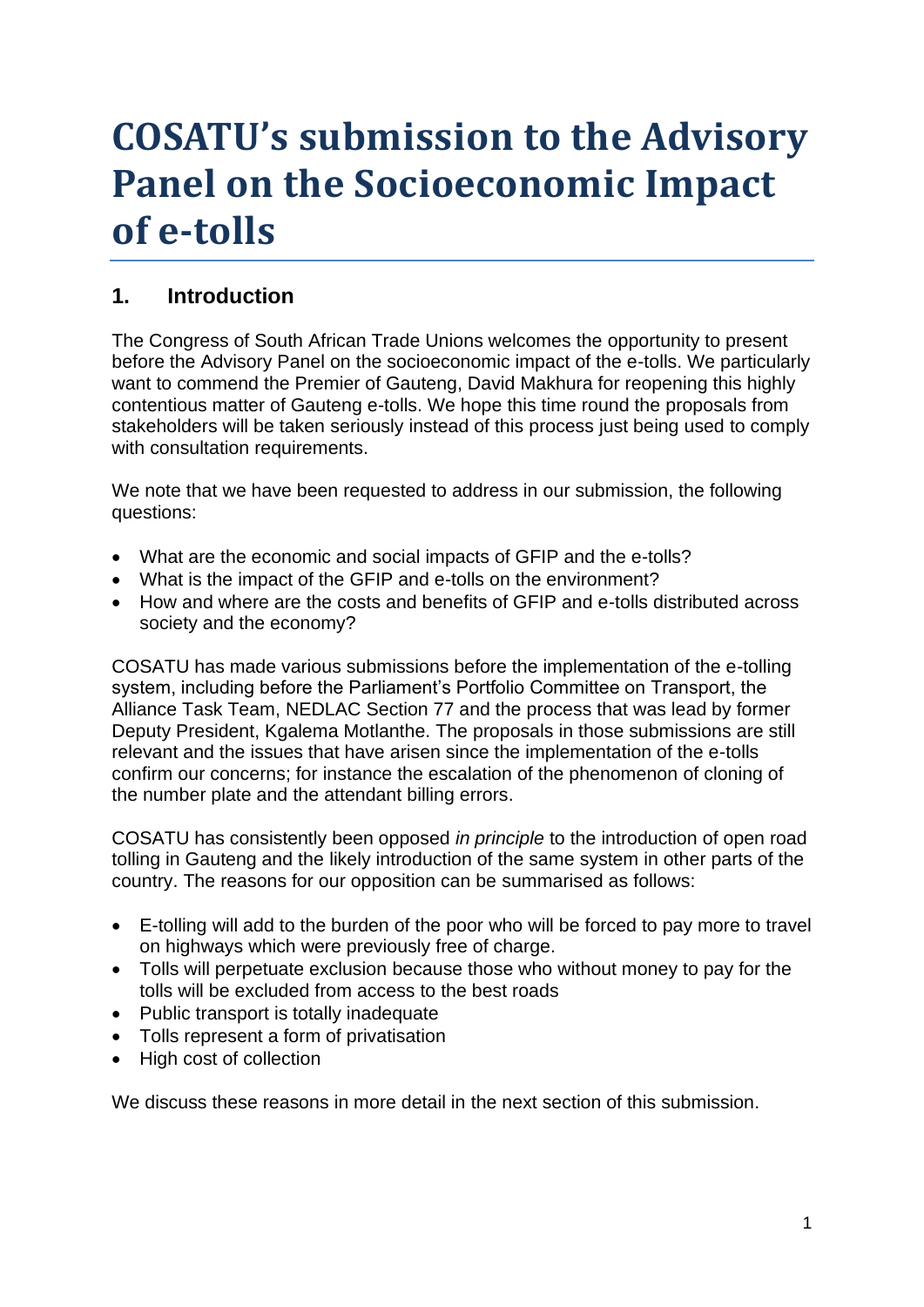# **2. Reasons why COSATU is opposed to e-tolling**

### **2.1 Tolls will add to the burdens of the poor**

The tolls will put a direct burden on the poor of Gauteng, who will be forced to pay to travel on highways which were previously free of charge.

It will not just affect the people of Gauteng, as the government has now conceded that e-tolling will replace the existing toll-gates throughout the country.

It is not true that only the middle class use our highways. Government's own statistics show that a third of all commuters travel by car, and that half of all working people earn less than R3000 a month. This means that many low income earners use private cars to travel to work, because our public transport system is so unreliable that they have no alternative. Public transport is also unavailable outside peak-commuter hours, including weekends, when Gauteng residents travel distances across the Province to visit friends, attend funerals, etc.

Levels of personal debt are running at an all time high, particularly for low income earners. The proposed cap of R450 or R500 for e-tag registered private class A vehicles (which amount has not been included in the notice for comment as is therefore currently theoretical) will be cold comfort to low income earners who simply do not have any spare disposable income. In any event, the cap will only apply to e tag holders. SANRAL's calculation that the majority of e tag registered private vehicle users will spend less than R300 a month on tolls is also no source of comfort. The point is, large numbers of private vehicle users simply do not have a single extra rand to spend.

Tolls will also put an indirect burden on the poor of the whole of South Africa, by adding to the cost of transporting goods within and to and from our industrial heartland. They will have an immediate effect on food inflation.

#### **2.2 Tolls will perpetuate exclusion**

We already live in a society highly divided by the unequal distribution of wealth and income. The poorest 10% of the population shares R1.1 billion whilst the richest 10% shares R381 billion.

We see these inequalities reflected in access to public services. Good health and education services currently belong to the wealthier sections of society, who can afford to pay. The poor majority have to suffer underfunded, understaffed and inferior services.

In these areas we are starting to move away from the pernicious and socially divisive 'User-pays' principle for basic public services. Good progress is being made in the health sector, through the NHI, to bring about one universal service. No-fee schools are another example of how we are trying to escape from the 'User-pays' principle for basic public services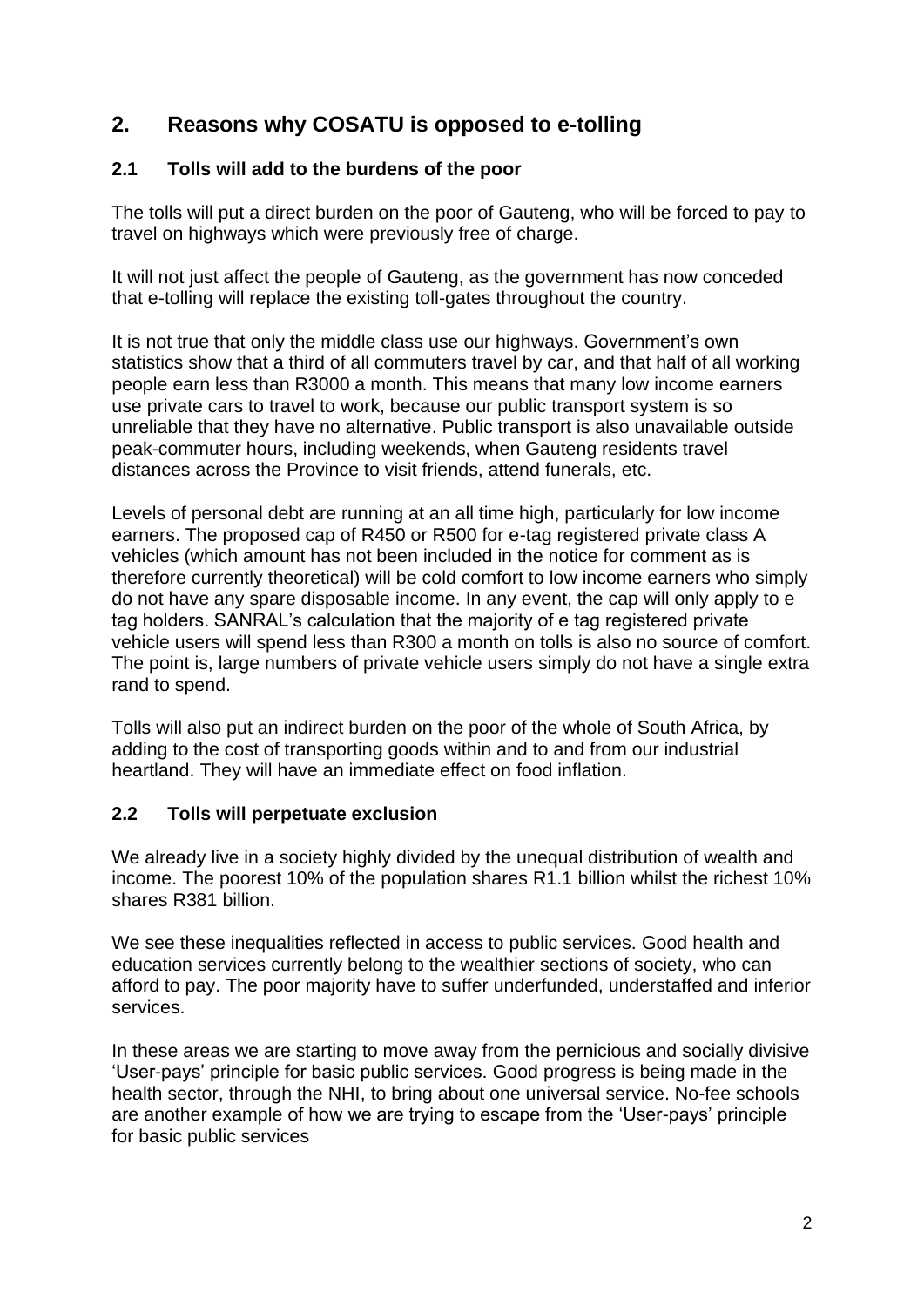We should not therefore be moving in the opposite direction when it comes to the equally essential public service provided by our public roads. 'User-pays' means that you cannot use the best roads if you cannot afford to pay.

Toll roads will become a move back to the kind of social and economic inequality in access to basic services which we are starting to move away from in health and education.

The logic of the 'User-pays' principle is that those without the money to pay the tolls should be excluded from access to the best roads. They must find the potholed sideroads, while those with the money glide along the highways in their fancy cars.

We have consistently argued that taxation must be the main source of funding for road infrastructure. After all we pay taxes precisely so that government can build and maintain roads, hospitals, schools, etc. If additional revenues have to be raised by government, then this must be done through a progressive tax system where the more you earn the more you pay, rather than tolls which take no account of the ability of the drivers' to pay.

#### **2.3 Public transport is totally inadequate**

We acknowledge that government has now exempted registered public transport vehicles from the tolls, but very few buses and taxis actually use the tolled highways, and public transport largely remains woefully inadequate both in quality and in the numbers of people that it serves. A third of our people use private cars to get to and from work, not from choice but because our public transport system is expensive, unsafe, and unreliable.

The promise of massive investment in our overcrowded, run-down commuter rail services is good news, but this will take years to come on stream. In any event, the allocations are largely for the improvement of what currently exists, and not the massive expansion of passenger capacity which is so sorely needed.

With regard to bus passenger transport, apart from the BRTs in Joburg and Cape Town, not a single new subsidised bus route has been put in place for over ten years! This has left new settlements completely stranded in terms of affordable mass public transport. In addition, the subsidies allocated to the bus industry for existing subsidised routes have not kept up with inflation, resulting in a deterioration of services.

Regarding the taxi industry, its economic structure and operating model dictates that fares remain high, that levels of vehicle maintenance are low, and driver behaviour is ill-disciplined. As a consequence safety is severely compromised . Enforcement of safety and employment regulation in the industry is virtually non existent. The use of our motorways by private cars is therefore not a luxury for most users. If they are forced off the highways because of cost, they will not transfer to non-existent reliable public transport, but take their cars on to the side roads, and create levels of congestion that our municipalities will not be able to cope with. Traffic management will become a nightmare, and it is highly likely that our already shocking road fatality statistics will rise.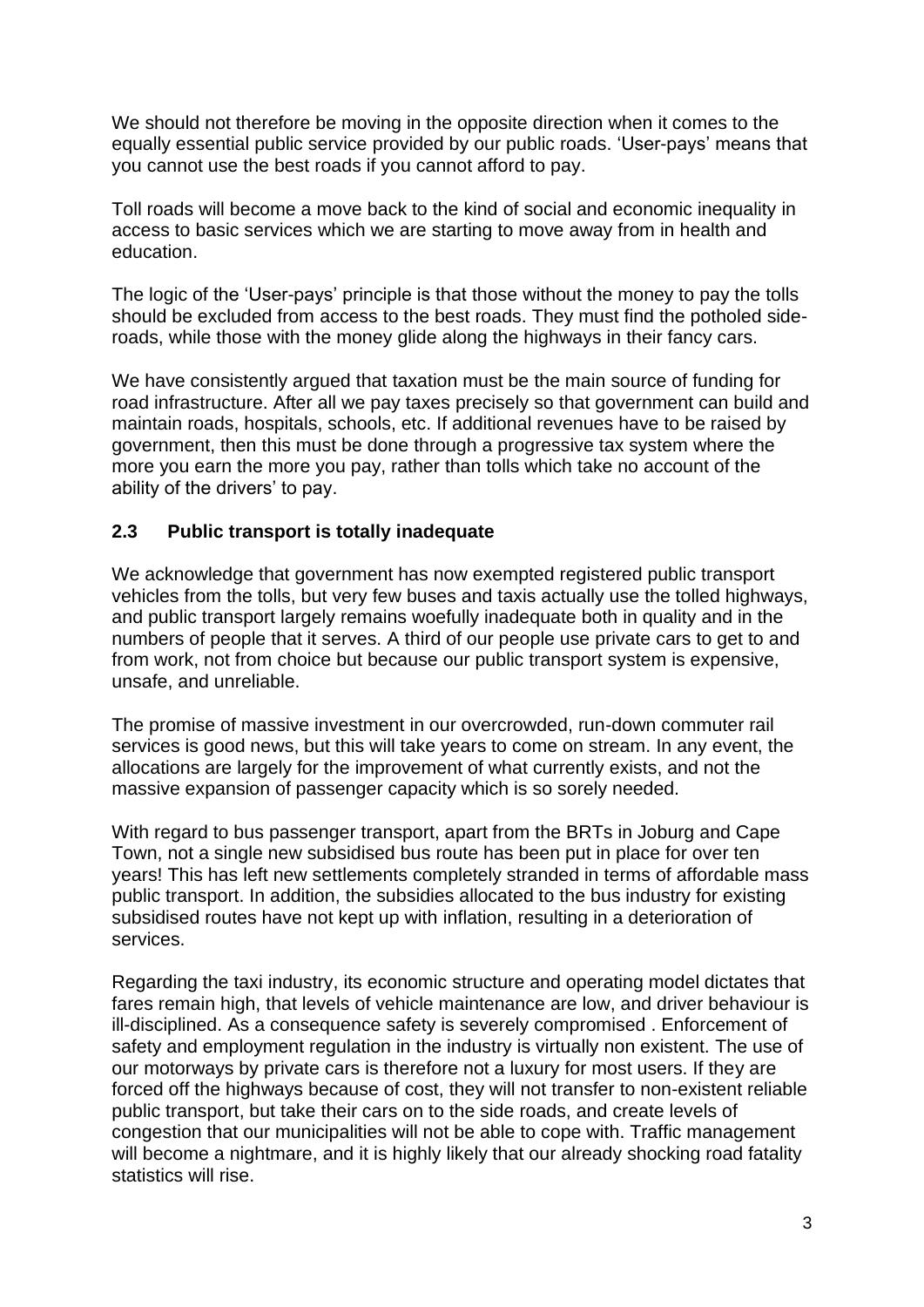# **2.4 Tolls represent a form of privatisation**

COSATU has consistently opposed privatisation of public services. The introduction of a tolling system that brings in the private sector to operate the tolled roads is, in our view, a form of privatisation, the commodification of what ought to be an essential publicly funded public service.

What makes it worse is that the contracts signed with the companies operating the tolls remain secret. All the evidence indicates that the revenues from the tolls are going to be enormous and that the loans will be paid off quickly, leaving the private operator to milk the public.

# **2.5 Cost of collection**

Another reason for opposing the tolls is the cost of collection, which SANRAL itself has conceded will consume a massive 17 percent of the money collected in tolls. This means that tolls are not only an unfair but also a grossly inefficient way of raising the money for road improvements

Even if the government makes further cuts in the level of tolls, the collection costs will become an increasingly larger percentage of the amount collected. As Cliff Johnston of the SA National Consumer Union has pointed out:"This is the ultimate tragedy of the plan… that the road user will still have to foot the bill of more than R1, 1 billion per annum to cover the electronic toll collection process, regardless of how much they reduce the toll rate and cross-subsidise the revenue required with fuel levies and/or the national fiscus mechanisms". The fact that the contract for collection is said to be "ad measure" i.e. that it is not fixed, but is based on services provided, makes no difference to our argument. A large portion of the revenue collected will ultimately find its way into the pockets of the toll operators.

# **3. The crisis in the implementation of the system**

The system has been dogged by serious problems since it has been introduced. In the first place there have been problems relating to the billing system. The system has also in a way encouraged the breaking of the law where many motorists have decided to falsify the number plates. The falsification of number plates or cloning will exacerbate the billing problems. There has been massive resistance to the system and it would make no sense at all to continue with it in its current form. However, we do understand that the debt should be paid and alternative funding model should be found. This is discussed in the next section of this submission.

# **4. Alternative funding proposals**

In 2012 the Alliance established a task team to look into alternative funding model for GFIP. We propose that the Advisory Panel on e-tolling should seek the report of that process which we believe can help greatly in proposing alternative funding proposals. We just want to highlight here some of the ideas that were discussed during that process.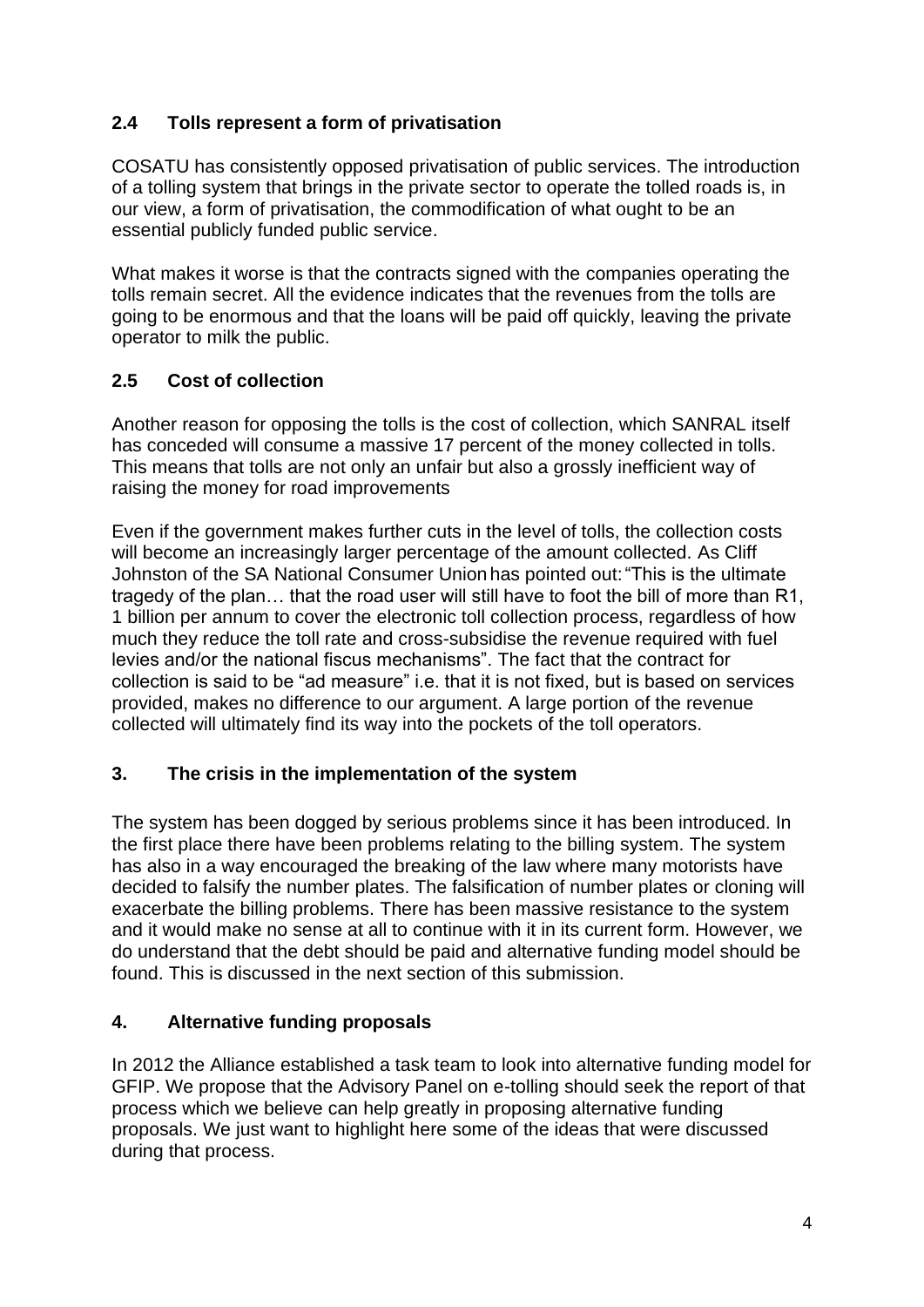The National Treasury had made a presentation on funding requirements of SANRAL to meet the debt and in terms of that presentation the picture looked as follows:

| <b>SANRAL</b>                                  | 2012/13<br>Rm | 2013/14<br>Rm |
|------------------------------------------------|---------------|---------------|
| Interest on outstanding loans                  | 1,769,25      | 2,115,67      |
| Interest on road construction and toll capital |               |               |
| expenditure                                    | 57,37         | 8,29          |
| Routine road maintenance                       | 92,83         | 92,28         |
| Reduced toll operation costs                   | 519,03        | 337,08        |
| <b>ITS</b> operations                          | 46,03         | 65,54         |
| <b>Gauteng Freeway Management System</b>       | 162,44        | 61,98         |
| Total (a)                                      | 2,646,95      | 2,680,84      |
| <b>14 % VAT</b>                                | 370,57        | 375,32        |
| Total (b)                                      | 3,017,52      | 3,056,16      |

It was noted from these figures that R3bn would be required per annum going forward to repay the debt. The task team then considered the following options to get the R3bn:

- An additional national fuel levy of 14 cents per litre, based on an estimated annual 22, 5 billion litres of fuel consumed and the revenue requirements of SANRAL
- 1% surcharge on personal income tax payable
- An additional 45% personal income tax bracket: above 1500 000 taxable income per year
- Increased company tax
- Prescribed assets
- Increase and standardisation of vehicle licence fees

The task team was of the view that the additional fuel levy option could be implemented relatively quickly and easier; although there were different views in relation to whether this should be a long term measure or a short term measure as long term proposals were being considered. The task team had noted calculations made by National Treasury, which demonstrated the average annual sales of fuel 21.5bn litres. On this figure, for every 1c per litre additional levy, R215m can be raised as shown in the table below.

| <b>Fuel Litres and Estimated Revenue</b> |            |  |
|------------------------------------------|------------|--|
| Million Litres sold 21 500               |            |  |
| R million                                | Rand/litre |  |
| 215                                      | 0.01       |  |
| 2 1 5 0                                  | 0.10       |  |
| 2 3 6 5                                  | 0.11       |  |